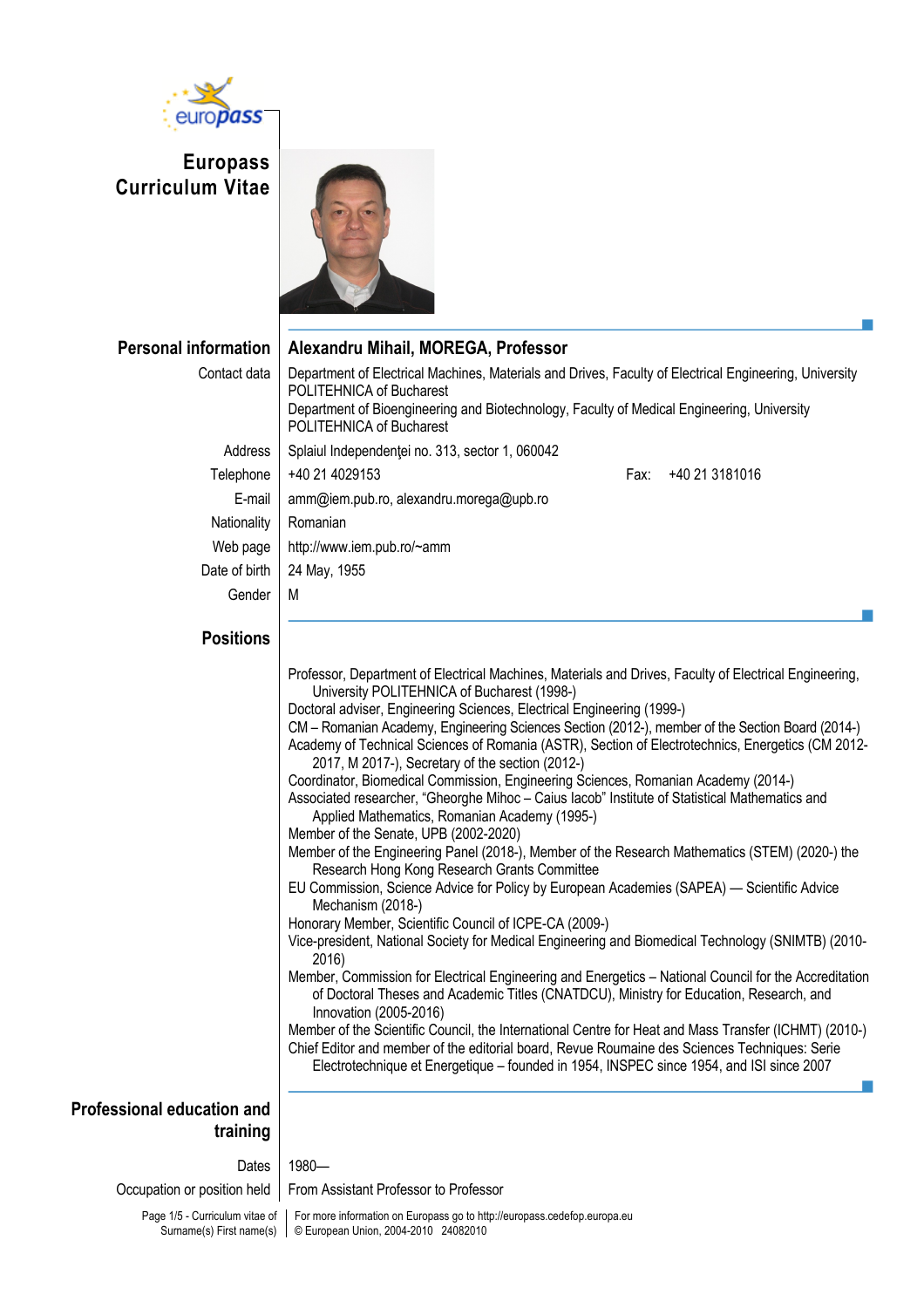| Main activities and responsibilities                              | Professional education, research. PhD advisor.                                                                                                                      |
|-------------------------------------------------------------------|---------------------------------------------------------------------------------------------------------------------------------------------------------------------|
| Name and address of employer                                      | University POLITEHNICA of Bucharest, Splaiul Independentei no. 313, sector 6, 060042, Bucharest,<br>Romania                                                         |
| Type of business or sector                                        | Professional education, research / university                                                                                                                       |
| Dates                                                             | 1990-1993                                                                                                                                                           |
| Title of qualification awarded                                    | PhD / Doctor of Philosophy in Mechanical Engineering                                                                                                                |
| Principal subjects/occupational skills<br>covered                 | Mechanical Engineering / research, design                                                                                                                           |
| Name and type of organization<br>providing education and training | DUKE UNIVERSITY, DEPARTMENT OF MECHANICAL ENGINEERING AND MATERIALS SCIENCE, Durham, NC,<br>USA / Graduate studies, engineering                                     |
| Level in national or international<br>classification              | Graduate studies                                                                                                                                                    |
| Dates                                                             | 1981-1987                                                                                                                                                           |
| Title of qualification awarded                                    | Doctorate / Doctor in engineering, Electrotechnics                                                                                                                  |
| Principal subjects/occupational skills<br>covered                 | Electrical Engineering / research, design                                                                                                                           |
| Name and type of organization<br>providing education and training | THE POLYTECHNIC INSTITUTE OF BUCHAREST, FACULTY OF ELECTROTECHNICS / Graduate studies,<br>engineering                                                               |
| Level in national or international<br>classification              | Graduate studies, engineering                                                                                                                                       |
| <b>Dates</b>                                                      | 1974-1980                                                                                                                                                           |
| Title of qualification awarded                                    | License and Master of Sciences / Engineer, Master of Sciences in EE                                                                                                 |
| Principal subjects/occupational skills<br>covered                 | Electrical engineering / research, design                                                                                                                           |
| Name and type of organization<br>providing education and training | THE POLYTECHNIC INSTITUTE OF BUCHAREST, FACULTY OF ELECTROTECHNICS / Undergraduate (license)<br>and Graduate (MSc) studies, engineering                             |
| Level in national or international<br>classification              | Undergraduate and graduate studies, engineering                                                                                                                     |
| Dates                                                             | 1970-1974                                                                                                                                                           |
| Title of qualification awarded                                    | Higher education / Baccalaureate                                                                                                                                    |
| Principal subjects/occupational skills<br>covered                 | Theoretical Lyceum / mathematics - physics, general education                                                                                                       |
| Name and type of organization<br>providing education and training | "MIHAI VITEAZUL" LYCEUM IN BUCHAREST                                                                                                                                |
| Level in national or international<br>classification              | Baccalaureate                                                                                                                                                       |
| Personal skills and<br>competences                                |                                                                                                                                                                     |
| Native language                                                   | Romanian                                                                                                                                                            |
| Other language(s)                                                 |                                                                                                                                                                     |
| Self-assessment                                                   | Understanding<br><b>Speaking</b><br>Writing                                                                                                                         |
| European level (*)                                                | Spoken production<br>Reading<br>Spoken interaction<br>Listening                                                                                                     |
| English                                                           | Proficient user<br>B2 Independent user<br>C <sub>1</sub><br>Proficient user<br>C <sub>1</sub><br>Proficient user<br>C <sub>1</sub><br><b>B2</b><br>Independent user |
| French                                                            | B2 Independent user B2 Independent user C1<br>C <sub>1</sub><br>Proficient user<br>C <sub>1</sub><br>Proficient user<br>Proficient user                             |
| German                                                            | C <sub>2</sub><br>Independent user<br>B2 Independent user<br>C <sub>2</sub><br>Independent user<br>C2 Independent user B2<br>Independent user                       |
|                                                                   | <b>Common European Framework of Reference for Languages</b>                                                                                                         |

Social skills and competences | Member of the local community

Page 2/5 - Curriculum vitae of Surname(s) First name(s)

Organizational skills and competences | Director, Department of Electrical Machines, Materials and Drives, the Faculty of Electrical

For more information on Europass go to http://europass.cedefop.europa.eu © European Union, 2004-2010 24082010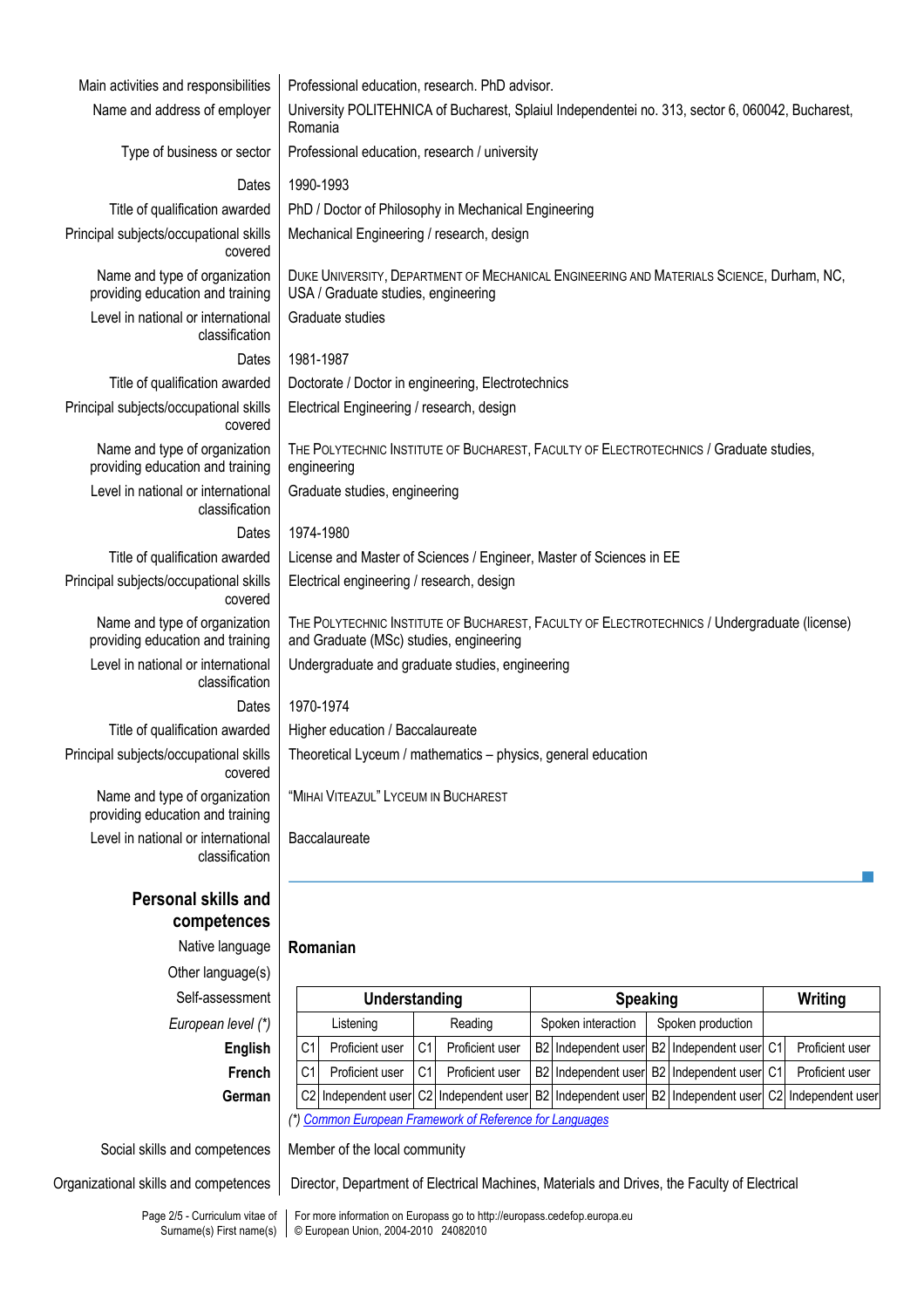|                                                            | Engineering, University POLITEHNICA of Bucharest (2008-2012)<br>Director, Department of Bioengineering and Biotechnology, the Faculty of Medical Engineering,<br>University POLITEHNICA of Bucharest (2002-2008, ad interim 2008-2012)<br>Member, Editorial board, Proceedings of the Romanian Academy, series A (2012-)<br>Chair, Romanian Chapter IEEE - Engineering in Medicine and Biology Society (2007-)<br>Vicepresident, National Society of Medical Engineering and Biologic Technology, Romania (2007-<br>2016)<br>CNCSIS, Engineering sciences committe, member (2006-2011)<br>CNATDCU - Ministry of Education, Research, Youth and sports, member of the electrical engineering<br>committee (2006-2016)<br>Member of the Scientific Committee, International Centre for Heat and Mass Transfer (ICHMT) (2010-)                                                                                   |
|------------------------------------------------------------|---------------------------------------------------------------------------------------------------------------------------------------------------------------------------------------------------------------------------------------------------------------------------------------------------------------------------------------------------------------------------------------------------------------------------------------------------------------------------------------------------------------------------------------------------------------------------------------------------------------------------------------------------------------------------------------------------------------------------------------------------------------------------------------------------------------------------------------------------------------------------------------------------------------|
| Technical skills and competences                           | Research development, professional education.<br>(1) Design, optimization, mathematical modeling and numerical in electrical engineering -<br>electromagnetic fields; biomedical applications.<br>(2) Design, optimization, mathematical modeling and numerical in heat and mass processes;<br>(3) Energy conversion and sources; biomedical applications.<br>(4) Structural optimization in engineering - a constructal approach.<br>Senior member, IEEE – Engineering in Medicine and Biology Society and Industry Applications<br>Society(1990-)<br>ASME member (1990-)<br>IEEE Chair at the IEEE-ATEE 2011, 2013, 2015, 2017, 2019 Symposium (Advanced Topics in<br>Electrical Engineering)<br>Member of the Management Committee of the EU COST Action BM0701 (2008-2012)                                                                                                                                |
|                                                            | Member of the Romanian standardization Technical Committee CT22 (Electro-medical equipment)<br>Member in several doctoral dissertation evaluation commissions<br>Scientific reviewer for technical and program committees at several international conferences (IEEE<br>OPTIM 2002, 2004, 2006, 2008, BIOSIGNALS 2008, 2009, MediTech 2007, 2009, EHB 2007, 2009,<br>2011, etc.) and for international peer review journals (Rev. Roum. Sci. Tech. - Serie Electrotechnique<br>et Energetique, Rom. J. of Biophysics, J. of Electromagnetic Waves and Applications Progress in<br>Electromagnetic Research, Buletinul UPB, etc.)<br>Senior researcher - "Gheorghe Mihoc - Caius lacob" Institute of Mathematical Statistics and Applied<br>Mathematics, Romanian Academy (1995-2020)                                                                                                                          |
|                                                            | Visiting Researcher (2005, 2006, 2007), Center for Advanced Power Systems (CAPS), Florida State<br>University & Florida Agricultural and Mechanical University (FAMU-FSU), High Magnetic Field<br>Laboratory, Tallahassee, FL, USA<br>Visiting Researcher (2001), Laboratoires d'Electrotechnique de Grenoble, LEG, France<br>Visiting Professor (2001), Faculty of Engineering, Dept. of Mechanical Engineering, Energy Division,<br>Yamaguchi University, Tokiwadai, Ube, 755, Japan<br>Visiting Researcher (2000), Dept. of Mechanical Engineering and Materials Science, Duke University,<br>Durham, NC, USA<br>Associated Professor (1995-1996), Faculty of Engineering, Dept. of Mechanical Engineering, Energy<br>Division, Yamaguchi University, Tokiwadai, Ube, 755, Japan<br>Visiting Researcher (1994), Dept. of Mechanical Engineering and Materials Science, Duke University,<br>Durham, NC, USA |
| Research areas of interest                                 | Engineering and Technology in Medicine and Biology<br>Constructal law applications, structural optimization<br>Electromagnetism, electric and magnetic circuits - theory, applications, mathematical, analytical, and<br>numeric modeling<br>Heat and mass transfer processes and interactions circuits - theory, applications, mathematical,<br>analytical, and numerical modeling<br>Energy conversion and sources<br>Nonlinear dynamics<br>Multiphysics problems                                                                                                                                                                                                                                                                                                                                                                                                                                           |
| Technical and professional activities                      | Foundation of the Faculty of Medical Engineering, UPB - Coordinator and ad interim dean (2010-12)<br>Foundation of the Department of Bioengineering and Biotechnology, at UPB (2002) – Coordinator and<br>director (2002-2012)<br>Foundation of BIOINGTEH - Platform for professional R&D, UPB - CNCSIS at the Department of<br>Bioengineering and Biotechnology, UPB (2006) - director (2006-)<br>Foundation of the Laboratory for Electrical Engineering in Medicine, at the Faculty of Electrical                                                                                                                                                                                                                                                                                                                                                                                                          |
| Page 3/5 - Curriculum vitae of<br>Surname(s) First name(s) | For more information on Europass go to http://europass.cedefop.europa.eu<br>© European Union, 2004-2010 24082010                                                                                                                                                                                                                                                                                                                                                                                                                                                                                                                                                                                                                                                                                                                                                                                              |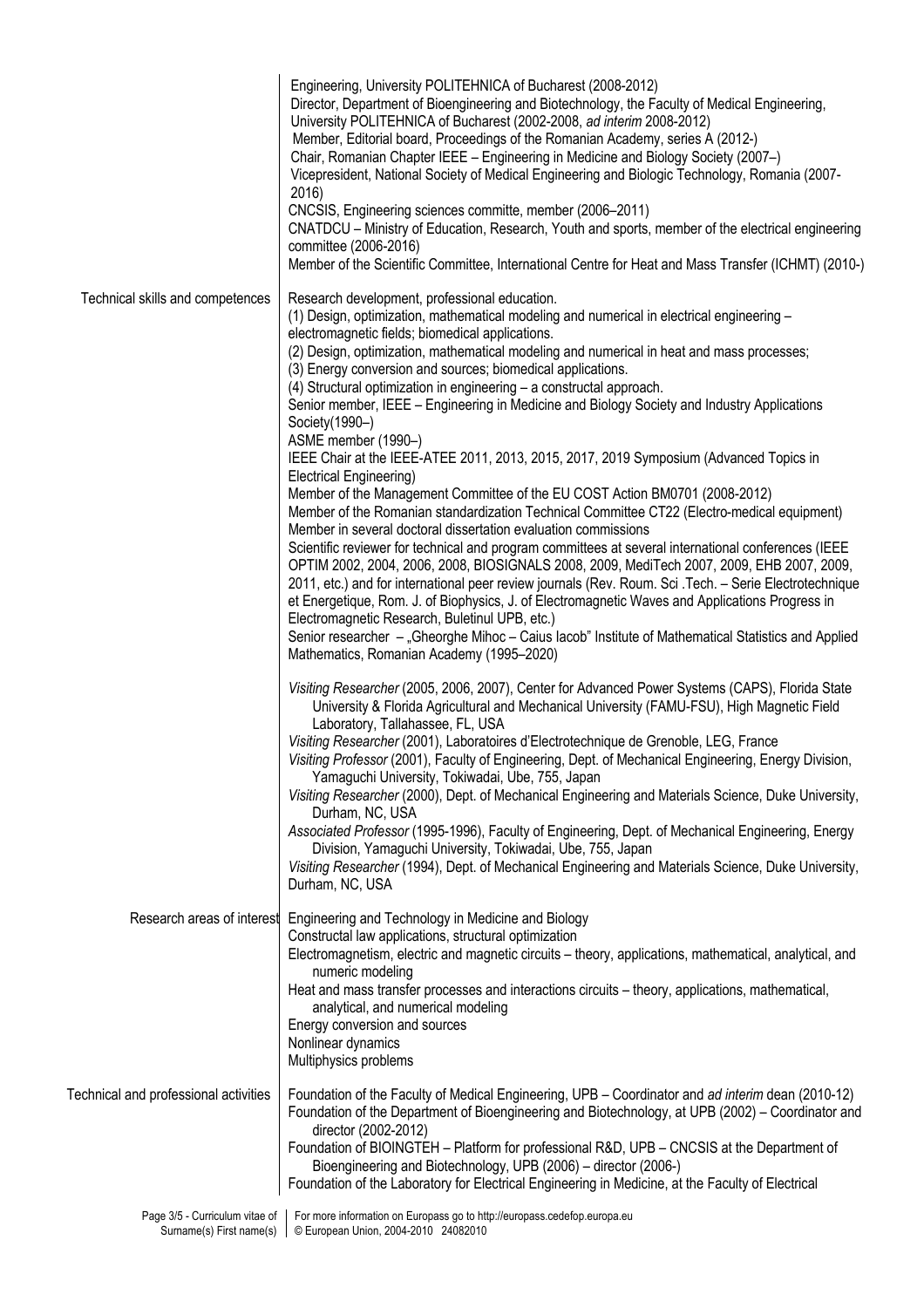|                                              | Engineering, UPB (1998)<br>Foundation of the Laboratory for Energy Conversion and Sources, at the Faculty of Electrical<br>Engineering, UPB (2008)<br>Founding member of IEEE - EMB national chapter; National Society of Medical Engineering and<br><b>Biologic Technology</b><br>The first laboratory installation for unidirectional solidification for in situ metallic composite materials -<br>Bridgmann-Stockbarger method; first composite materials (Bi-MnBi, Ni-AlNi alloys) (1981-1987)<br>The first forming installation in magnetic field - "lost foam" method (1982)                                                                                                                                                                                                                                                                                                                                                                                                                                                                                                                                                                                                                                                                                                                                                                                                                                                                                                                                                                                                                                                                                                                                                                                                                                                                                                                                                                                                                                                                                                                                                                                                                                                                                                                                                                                                                                                                                                                                                                                                                                                                                                                                                                                                                                                                                                                                                                                      |
|----------------------------------------------|-------------------------------------------------------------------------------------------------------------------------------------------------------------------------------------------------------------------------------------------------------------------------------------------------------------------------------------------------------------------------------------------------------------------------------------------------------------------------------------------------------------------------------------------------------------------------------------------------------------------------------------------------------------------------------------------------------------------------------------------------------------------------------------------------------------------------------------------------------------------------------------------------------------------------------------------------------------------------------------------------------------------------------------------------------------------------------------------------------------------------------------------------------------------------------------------------------------------------------------------------------------------------------------------------------------------------------------------------------------------------------------------------------------------------------------------------------------------------------------------------------------------------------------------------------------------------------------------------------------------------------------------------------------------------------------------------------------------------------------------------------------------------------------------------------------------------------------------------------------------------------------------------------------------------------------------------------------------------------------------------------------------------------------------------------------------------------------------------------------------------------------------------------------------------------------------------------------------------------------------------------------------------------------------------------------------------------------------------------------------------------------------------------------------------------------------------------------------------------------------------------------------------------------------------------------------------------------------------------------------------------------------------------------------------------------------------------------------------------------------------------------------------------------------------------------------------------------------------------------------------------------------------------------------------------------------------------------------------|
| Computer skills and competences              | Expertise in the usage of R&D media for mathematical and numerical modeling, numerical simulation,<br>data acquisition and processing, control, desktop publishing, e-learning - graduate studies, trainings,<br>and personal experience.                                                                                                                                                                                                                                                                                                                                                                                                                                                                                                                                                                                                                                                                                                                                                                                                                                                                                                                                                                                                                                                                                                                                                                                                                                                                                                                                                                                                                                                                                                                                                                                                                                                                                                                                                                                                                                                                                                                                                                                                                                                                                                                                                                                                                                                                                                                                                                                                                                                                                                                                                                                                                                                                                                                               |
| Managerial and organizational<br>competences | Director, Doctoral School of Electrical Engineering, UPB (2012-)<br>Head, Chair of Electrical Machines, Materials and Drives, UPB (2008-2012)<br>Dean (ad interim) - Faculty of Medical Engineering, UPB (2010-2012)<br>Director, Department of Bioengineering and Biotechnology, UPB (2002-2012)                                                                                                                                                                                                                                                                                                                                                                                                                                                                                                                                                                                                                                                                                                                                                                                                                                                                                                                                                                                                                                                                                                                                                                                                                                                                                                                                                                                                                                                                                                                                                                                                                                                                                                                                                                                                                                                                                                                                                                                                                                                                                                                                                                                                                                                                                                                                                                                                                                                                                                                                                                                                                                                                       |
| Driving license                              | Romania, B-category, 1974                                                                                                                                                                                                                                                                                                                                                                                                                                                                                                                                                                                                                                                                                                                                                                                                                                                                                                                                                                                                                                                                                                                                                                                                                                                                                                                                                                                                                                                                                                                                                                                                                                                                                                                                                                                                                                                                                                                                                                                                                                                                                                                                                                                                                                                                                                                                                                                                                                                                                                                                                                                                                                                                                                                                                                                                                                                                                                                                               |
| <b>Additional information</b>                |                                                                                                                                                                                                                                                                                                                                                                                                                                                                                                                                                                                                                                                                                                                                                                                                                                                                                                                                                                                                                                                                                                                                                                                                                                                                                                                                                                                                                                                                                                                                                                                                                                                                                                                                                                                                                                                                                                                                                                                                                                                                                                                                                                                                                                                                                                                                                                                                                                                                                                                                                                                                                                                                                                                                                                                                                                                                                                                                                                         |
| Publications, patents, grants                | Over 380 papers in peer reviewed journals (113) and conferences (220 international, 57 national), 9<br>books and chapters in books, 3 books translated in Romanian (Cambridge Univ. Press, 2000; John<br>Wiley, 2008, DobleDay 2013), 5 text books, 7 patents, 34 reports, 18 international scientific<br>seminars and lectures, H-index (ISI): 13, 12 defended thesis, 70 research grants (principal<br>investigator 36, investigator 34).                                                                                                                                                                                                                                                                                                                                                                                                                                                                                                                                                                                                                                                                                                                                                                                                                                                                                                                                                                                                                                                                                                                                                                                                                                                                                                                                                                                                                                                                                                                                                                                                                                                                                                                                                                                                                                                                                                                                                                                                                                                                                                                                                                                                                                                                                                                                                                                                                                                                                                                             |
| Awards, Diplomas, Medals                     | Diploma of Bronze Medal, for "Power generation system by photovoltaic conversion, with antireflective<br>coating", L. Pîslaru-Dănescu, E. Chițanu, L.A. El-Leathey, C.A. Băbuțanu, M.D. Marin, A.M.<br>Morega, M. Morega, N.C. Popa, EUROINVENT, 11 ed., 2019, laşi, Romania.<br>Diploma of Gold Medal, for "Rotary piezoelectric motor with double contact", to L. Pîslaru-Dănescu, M.<br>Popa, C.A. Băbuțanu, R.A. Chihaia, A.M. Morega, M. Morega, I.Fuiorea, F. Lică, D. Gabor,<br>EUROINVENT, 10th Edition, May 19, 2018, Iaşi, Romania.<br>Diploma de Excelență & Trofeul INCDMTM pentru L. Pîslaru-Dănescu, M. Popa, C.I. Ilie, R.A. Chihaia,<br>C.A. Băbuțanu, S. Nicolaie, F. Bunea, F.D. Stoian, S. Holotescu, O.M. Marinică, A.M. Morega, M.<br>Morega, J.B. Dumitru, N.C. Popa, cu ocazia Salonului Național al Cercetării Științifice, Inovării și<br>Inventicii, PROINVENT, Ediția XVI, 21-23 Martie, 2018, Cluj-Napoca.<br>Diploma de Excelență și Mediala de Aur cu Mențiue Specială pentru "Transformator planar su<br>nanofluid magnetic", Autori: L. Pîslaru-Dănescu, M. Popa, C.I. Ilie, R.A. Chihaia, C.A. Băbuțanu, S.<br>Nicolaie, F. Bunea, F.D. Stoian, S. Holotescu, O.M. Marinică, A.M. Morega, M. Morega, J.B.<br>Dumitru, N.C. Popa, la Salonul Național al Cercetării Științifice, Inovării și Inventicii, PROINVENT,<br>Ediția XVI, 21-23 Martie, 2018, Cluj-Napoca.<br>"TUDOR TANASESCU" award, Romanian Academy - awarded in 2000 for 1998).<br>Silver Medal, "Magnetostrictive sonic motor with electronic module drive", The World Exhibition on<br>Inventions, Research and New Technologies, Innova Brussels, 17-19 Nov. 2016<br>Commemorative Medal and Diploma, 65 years of ICPE-CA, 164/25.11.2015.<br>IEEE Certificate of Appreciation, "In grateful recognition of 25 years of service as an IEEE member",<br>4 December 2015<br>Gold Medal and Diploma of Excellence, International Fair PROINVENT, XIII editon, 2015, Cluj-Napoca,<br>MEDCS, ASTR -Cluj Branch, for "Sonic Magnetostrictive Motor with Electronic Drive Module"<br>Diploma of Excellence ASTR, Technical Sciences Academy of Romania (ASTR) International Fair<br>PROINVENT, Cluj-Napoca, 25-27 March 2015.<br>Bronze Medal, International Fair, Geneva, 20 April 2012, for Moteur Electrique synchrone<br>supraconducteur, Patent Number: RO126815-A0, OSIM.<br>Silver Medal at "Inventica" Fair, Bucharest, 5-8 October 2011, for Transformer with magnetic nanofluid<br>agent, Patent Number: RO126613-A0, OSIM, România.<br>Best poster award, 2010, COMSOL Conference Versailles, France.<br>Best new IEEE-EMBS Chapter - 2007 for the National Chapter IEEE-EMB.<br>Diploma of Excellence for the contributions brought to the development and performances of the<br>Faculty of Electrical Engineering, awarded by UPB Senate, 10 May 2012.<br>Diploma of Excellence, at the 90 years anniversary of electrotechnics education at UPB, 12 May, 2011. |